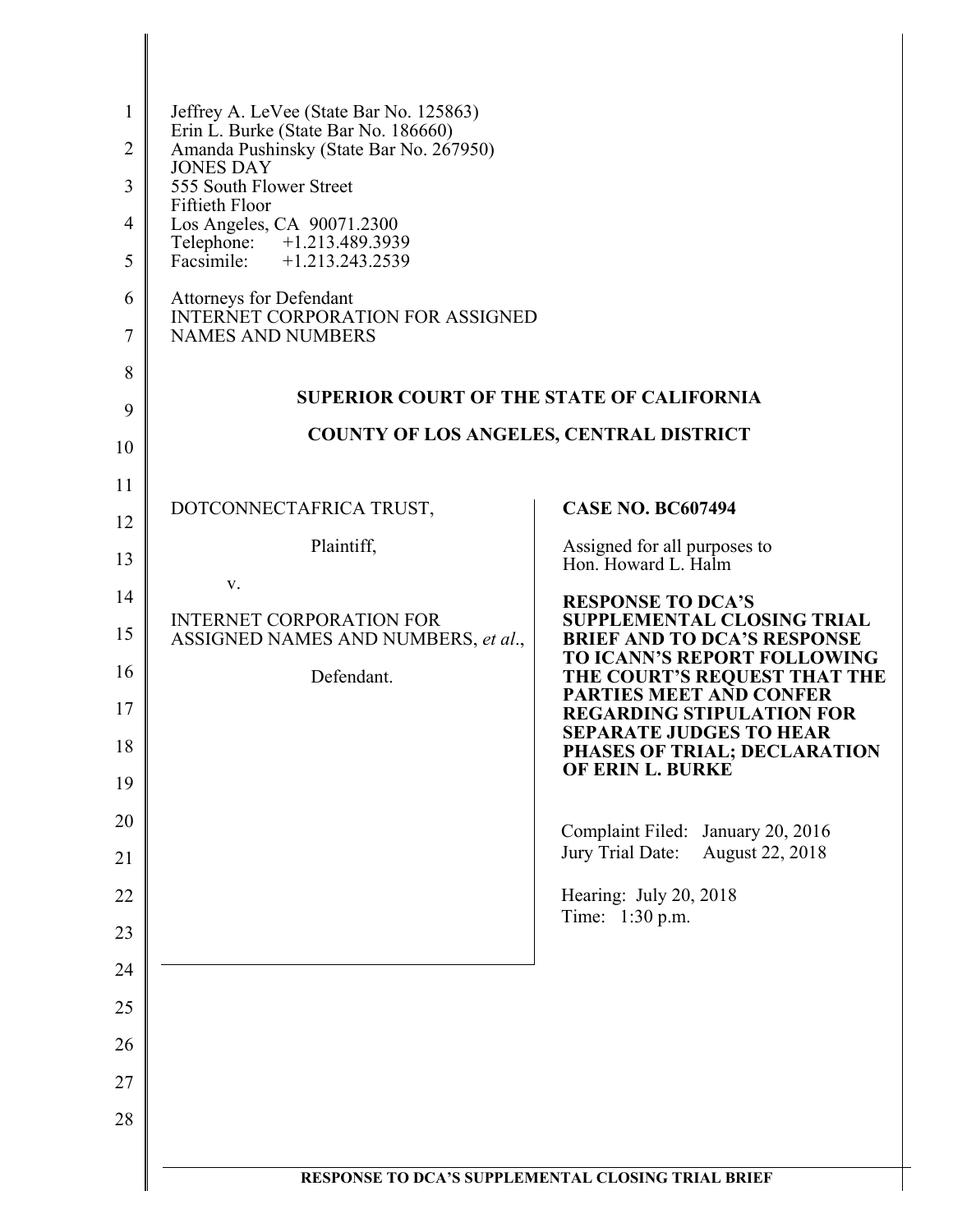| 1              |      |           |    | <b>TABLE OF CONTENTS</b>                                                                                             |      |
|----------------|------|-----------|----|----------------------------------------------------------------------------------------------------------------------|------|
| 2              |      |           |    |                                                                                                                      | Page |
| 3              | Ι.   |           |    |                                                                                                                      |      |
| $\overline{4}$ | II.  |           |    |                                                                                                                      |      |
| 5              | III. |           |    |                                                                                                                      |      |
| 6              |      | A.        |    | Rule 3.1591 applies only where the parties have stipulated that different                                            |      |
| 7              |      | <b>B.</b> |    | THE LAW IS CLEAR THAT THE SAME JUDGE MUST HEAR                                                                       |      |
| 8              |      |           | 1. | Phase One Will Result in an Interlocutory Ruling and Would Be                                                        |      |
| 9              |      |           | 2. | Phase Two Will Require the Court to Make Various<br>Determinations, Arising from Both Factual and Evidentiary Issues |      |
| 10             |      |           |    |                                                                                                                      |      |
| 11             |      |           | 3. | DCA's Arguments and Case Law Are Inapposite and Do Not                                                               |      |
| 12             | IV.  |           |    |                                                                                                                      |      |
| 13             |      |           |    |                                                                                                                      |      |
| 14             |      |           |    |                                                                                                                      |      |
| 15             |      |           |    |                                                                                                                      |      |
| 16             |      |           |    |                                                                                                                      |      |
| 17             |      |           |    |                                                                                                                      |      |
| 18             |      |           |    |                                                                                                                      |      |
| 19             |      |           |    |                                                                                                                      |      |
| 20             |      |           |    |                                                                                                                      |      |
| 21             |      |           |    |                                                                                                                      |      |
| 22<br>23       |      |           |    |                                                                                                                      |      |
| 24             |      |           |    |                                                                                                                      |      |
| 25             |      |           |    |                                                                                                                      |      |
| 26             |      |           |    |                                                                                                                      |      |
| 27             |      |           |    |                                                                                                                      |      |
| 28             |      |           |    |                                                                                                                      |      |
|                |      |           |    | 2                                                                                                                    |      |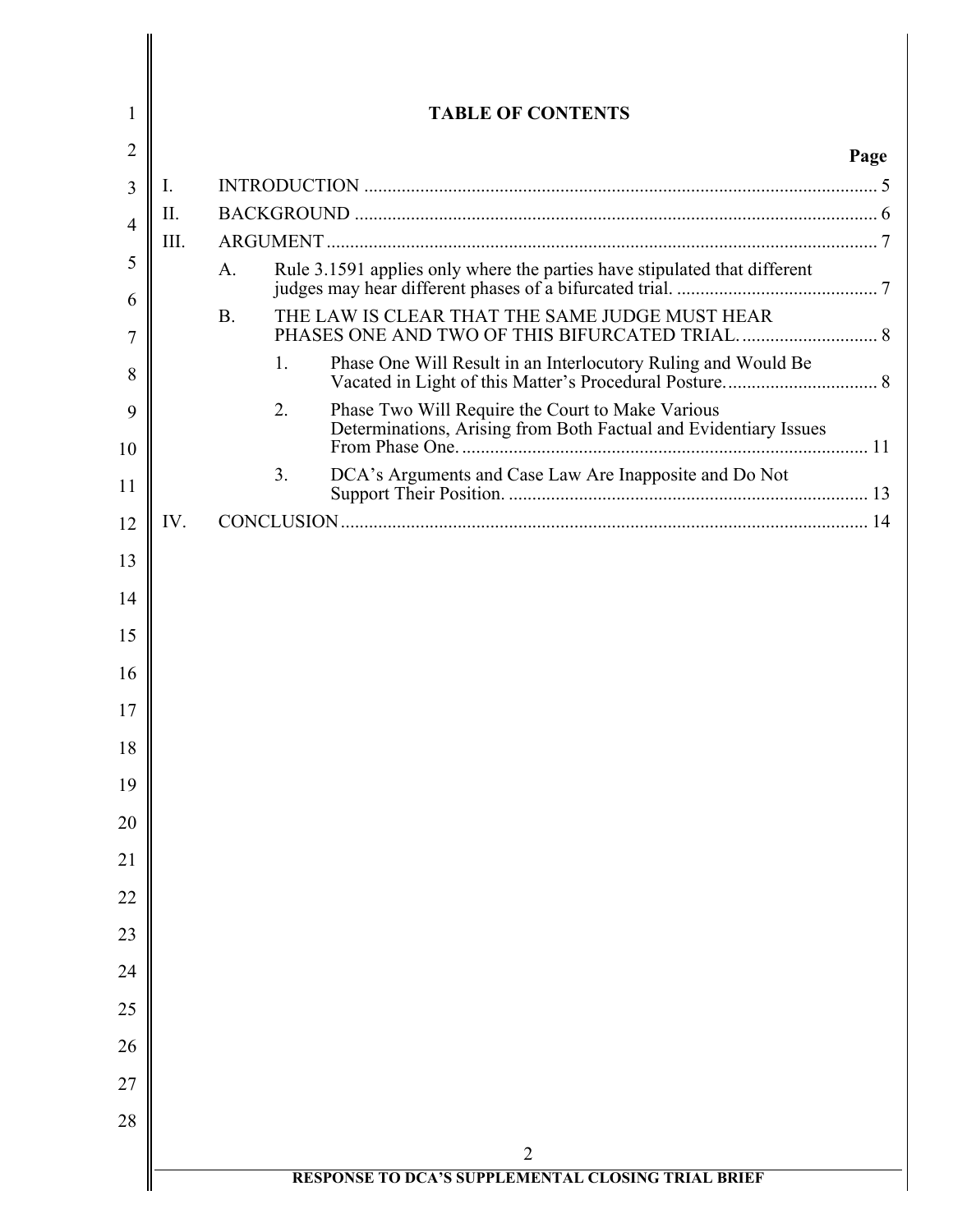| 1  | <b>TABLE OF AUTHORITIES</b>                                                            |
|----|----------------------------------------------------------------------------------------|
| 2  | Page                                                                                   |
| 3  |                                                                                        |
| 4  | <b>CASES</b>                                                                           |
| 5  | Connetto v. Morrison,                                                                  |
| 6  |                                                                                        |
| 7  | Connetto v. Morrison,<br>No. BS118649, 2012 WL 8133573 (Cal. Super. Ct. Jan. 27, 2012) |
| 8  |                                                                                        |
| 9  | David v. Goodman,                                                                      |
| 10 |                                                                                        |
| 11 | European Beverage, Inc. v. Superior Court,                                             |
| 12 |                                                                                        |
| 13 | Gavin W. v. YMCA of Metro. L.A.,                                                       |
| 14 | Hughes v. De Mund,                                                                     |
| 15 |                                                                                        |
| 16 | In re Sullivan,                                                                        |
| 17 |                                                                                        |
| 18 | McAllen v. Souza,                                                                      |
| 19 |                                                                                        |
| 20 | People v. Espinoza,                                                                    |
| 21 |                                                                                        |
| 22 | Reimer v. Firpo,                                                                       |
| 23 | Rose v. Boydston,                                                                      |
| 24 |                                                                                        |
| 25 | Woodhouse v. Pac. Elec. Ry. Co.,                                                       |
| 26 |                                                                                        |
| 27 |                                                                                        |
| 28 |                                                                                        |
|    | 3<br>RESPONSE TO DCA'S SUPPLEMENTAL CLOSING TRIAL BRIEF                                |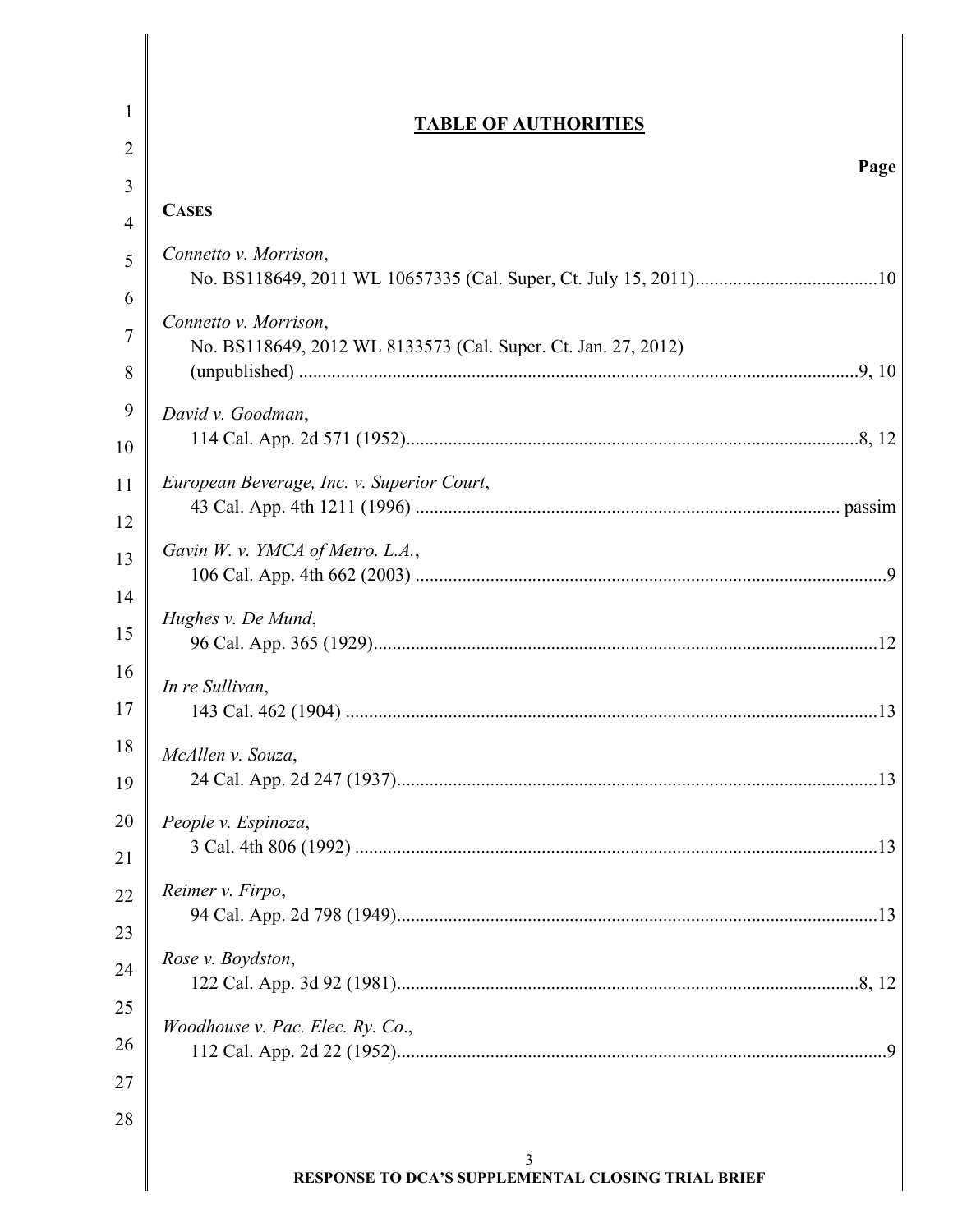| $\mathbf{1}$        | <b>STATUTES</b>                                                      |
|---------------------|----------------------------------------------------------------------|
| $\overline{2}$      |                                                                      |
| $\mathfrak{Z}$      |                                                                      |
| $\overline{4}$      | <b>OTHER AUTHORITIES</b>                                             |
| 5                   |                                                                      |
| 6<br>$\overline{7}$ |                                                                      |
| 8                   |                                                                      |
| 9                   |                                                                      |
| 10                  |                                                                      |
| 11                  |                                                                      |
| 12                  |                                                                      |
| 13                  |                                                                      |
| 14                  |                                                                      |
| 15                  |                                                                      |
| 16                  |                                                                      |
| 17                  |                                                                      |
| 18                  |                                                                      |
| 19                  |                                                                      |
| 20<br>21            |                                                                      |
| 22                  |                                                                      |
| 23                  |                                                                      |
| 24                  |                                                                      |
| 25                  |                                                                      |
| 26                  |                                                                      |
| 27                  |                                                                      |
| 28                  |                                                                      |
|                     | $\overline{4}$<br>RESPONSE TO DCA'S SUPPLEMENTAL CLOSING TRIAL BRIEF |
|                     |                                                                      |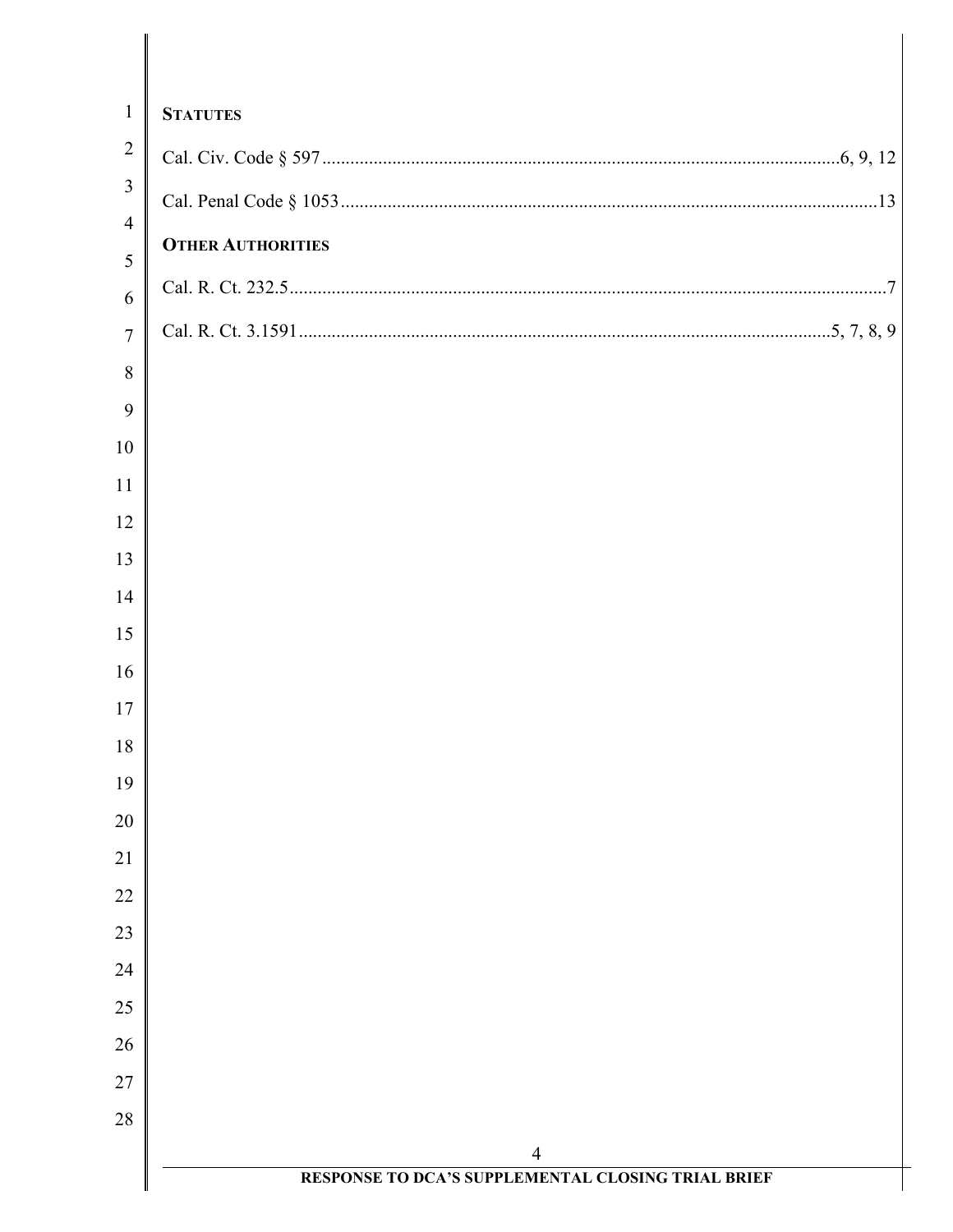1

## **I. INTRODUCTION**

2 3 4 5 6 7 8 9 10 11 12 13 Defendant Internet Corporation for Assigned Names and Numbers ("ICANN") submits this response to the briefs submitted by Plaintiff DotConnectAfrica Trust ("DCA") on the issue of whether separate judges can rule on various portions of a bifurcated trial.<sup>1</sup> Most importantly, DCA fails to refute California case law that clearly establishes that, when an interlocutory judgment is rendered by one judge, any successor judge is obligated to hear the evidence *de novo* and render his or her own decision on all issues prior to entering a final judgment, unless the parties stipulate otherwise. For this reason, ICANN urges the Court *not* to hear closing argument on Phase One of the trial in order to defer these issues to the new judge who will be sitting in this Department following Judge Halm's retirement. Indeed, if there is *any* doubt as to whether a final ruling by Judge Halm would be subject to reversible error, that doubt counsels against the issuance of such a ruling—and, here, there is *substantial* doubt that Judge Halm can issue a binding ruling on Phase One of the trial.

14 15 16 17 18 19 20 21 22 23 24 ICANN and ZACR do not stipulate to having two different judges preside over the two phases of this trial. The law is clear (and this Court's initial understanding of the issue was correct): absent a stipulation of the parties, separate judges cannot oversee the phases of a bifurcated trial. California Rules of Court, rule 3.1591 ("Rule 3.1591") does *not* change this analysis: Rule 3.1591 "recognizes that different judges *may* hear different phases of a trial, an alternative that always has been available *upon the stipulation of the parties*;" and, if the parties so stipulate, the rule "provides guidance for the manner in which successive judges shall prepare their statements of decision and the final judgment." *European Beverage, Inc. v. Superior Court*, 43 Cal. App. 4th 1211, 1215 (1996). Thus, Rule 3.1591 should not be misconstrued as authorizing this Court to decide Phase One absent stipulation by the parties. Instead, Phase One should proceed anew before the successor judge.

25

26

27 28

<u>1</u> <sup>1</sup> Intervenor ZA Central Registry ("ZACR") joins in on this response.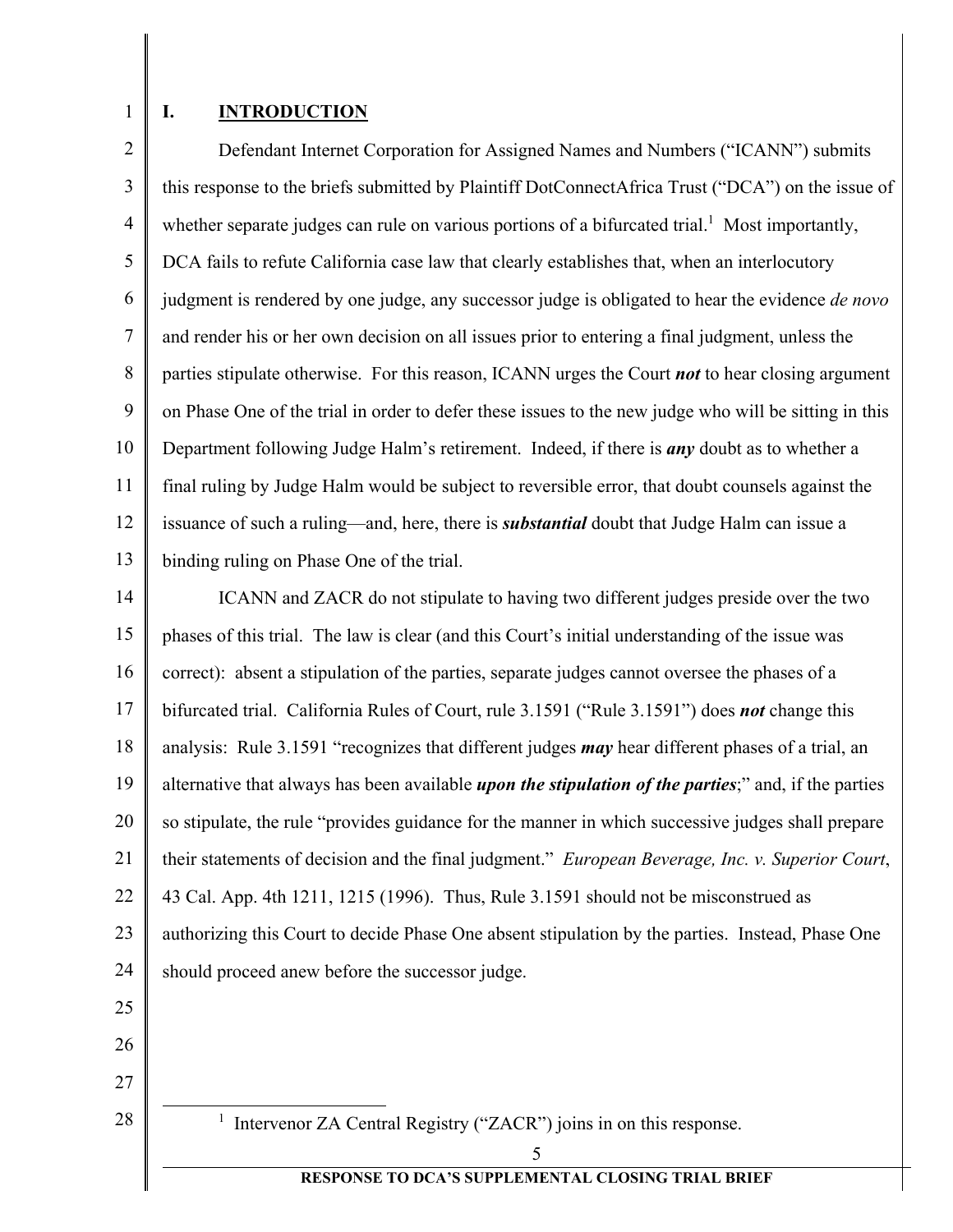1

## **II. BACKGROUND**

2 3 4 5 6 7 8 On May 26, 2017, ICANN moved for summary judgment, arguing in part that DCA's claims were barred by the doctrine of judicial estoppel. (Declaration of Erin L. Burke ("Burke Decl.") ¶ 2.) The motion came before the Court on August 9, 2017, during which the Court issued a ruling bifurcating the trial pursuant to California Civil Code Section 597 ("Section 597"), and setting the Phase One judicial estoppel trial. (*Id*. ¶ 3.) The Phase One trial took place on February 28 and March 1, 2018, and closing arguments were scheduled for May 22, 2018, after several continuances due to the Court's and counsels' schedules. (*Id*. ¶ 4.)

9 10 11 12 13 14 15 16 On May 22, Judge Halm announced that he was retiring effective August 3, 2018, less than three weeks before the scheduled start of the August 22 Phase Two trial. (Id. ¶ 6.) The Court also expressed its understanding that, absent stipulation by the parties, California law requires the same judge to preside over all phases of a bifurcated trial and, therefore, this Court might not be authorized to issue a decision on Phase One. (*Id*.) The Court asked that the parties meet and confer as to whether they would stipulate to a different judge presiding over Phase Two. (*Id.*) The Court continued the closing argument to June 1 and asked that the parties inform the Court on May 31 whether they had reached a stipulation. (*Id*.)

17 18 19 20 21 22 23 24 25 26 ICANN, DCA, and ZACR met and conferred but did not reach a stipulation.(*Id*. ¶ 7.) On May 30, ICANN filed a Report informing the Court that the parties did not reach a stipulation and confirming the Court's understanding that California law requires the same judge to preside over all phases of a bifurcated trial. (*Id*. ¶ 8.) The same day, DCA filed a Supplemental Closing Trial Brief Regarding Mistrial setting forth its contrary position. (*Id.*) On May 31, DCA also filed a Response to ICANN's Report. (*Id*. ¶ 9.) The parties jointly contacted the Court on May 31, affirming that they had not reached a stipulation. (*Id.*) The Court set a hearing date for the parties' recent submissions on the issue of whether the Court could decide Phase One and a new judge could decide Phase Two for July 20, 2018. (*Id.*) The Court also set closing argument for July 20, should the Court find that it can decide Phase One. (*Id.*)

27

28 On June 11, 2018, ICANN and ZACR moved *ex parte* for an order vacating or continuing the Phase Two trial date arguing, *inter alia*, that the case law supported that Phase One would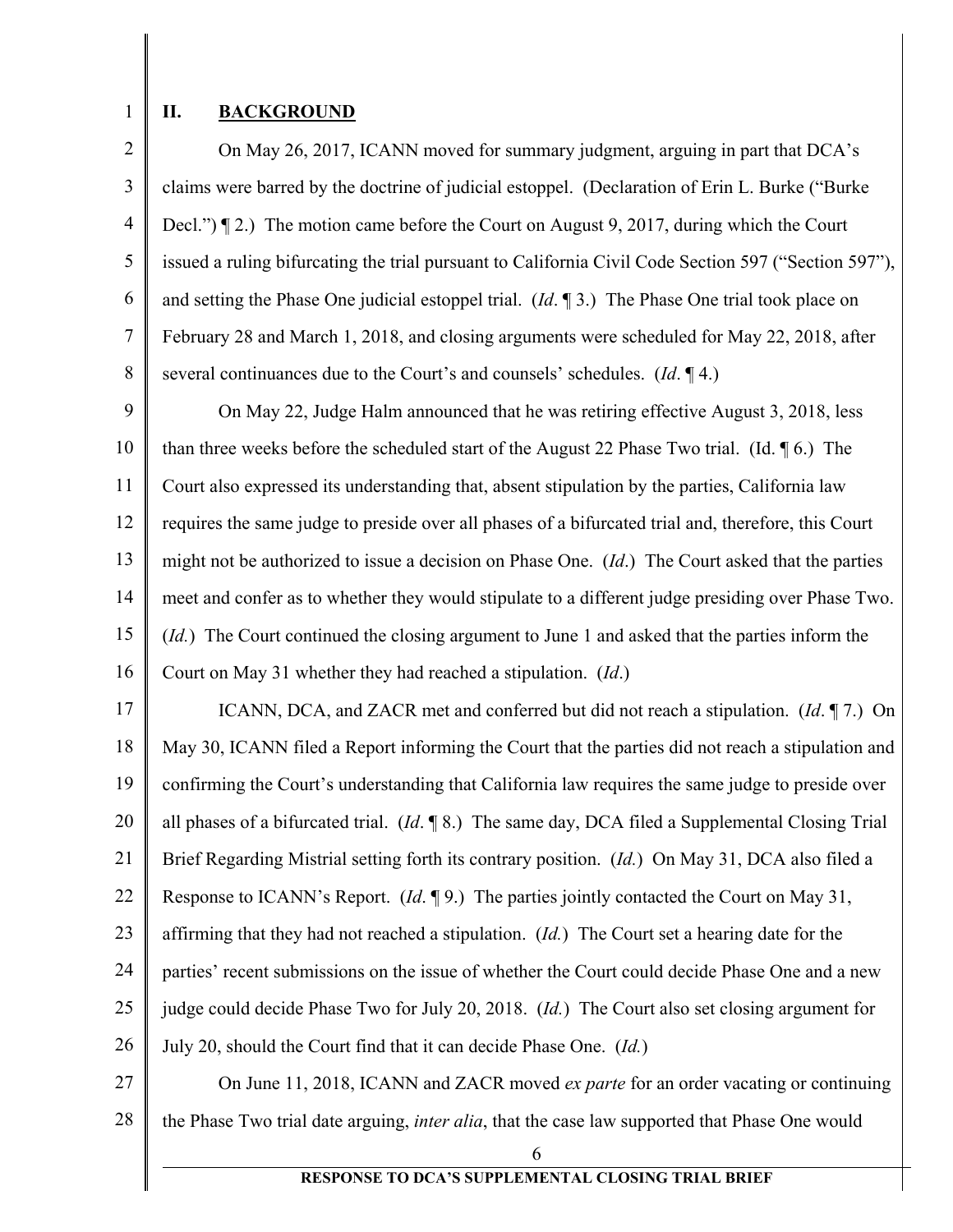| $\mathbf{1}$   | need to be retried before a new judge, making it unlikely that Phase Two could proceed on                                                                 |
|----------------|-----------------------------------------------------------------------------------------------------------------------------------------------------------|
| $\overline{2}$ | August 22. ( <i>Id.</i> 10.) The Court continued the <i>ex parte</i> application hearing to July 20, and                                                  |
| 3              | indicated that, contrary to its prior position, it now understood California law, in particular                                                           |
| $\overline{4}$ | Rule 3.1591, to allow different judges to preside over different phases of a bifurcated trial. (Id.)                                                      |
| 5              | Rule 3.1591 provides that, in bifurcated actions, "[i]f the other issues are tried by a                                                                   |
| 6              | different judge or judges, each judge must perform all acts required by rule 3.1590 as to the issues                                                      |
| 7              | tried by that judge and the judge trying the final issue must prepare the proposed judgment." <sup>2</sup>                                                |
| 8              | Cal. R. Ct. 3.1591(b). As discussed more fully below, Rule 3.1591 is <i>only</i> applicable where the                                                     |
| 9              | parties have stipulated that different judges can preside over different phases of a bifurcated                                                           |
| 10             | trial—here, the parties have not so stipulated. (Burke Decl. $\P$ 7.)                                                                                     |
| 11             | Ш.<br><b>ARGUMENT</b>                                                                                                                                     |
| 12             | ULE 3.1591 APPLIES ONLY WHERE THE PARTIES HAVE<br>A.                                                                                                      |
| 13             | D THAT DIFFERENT JUDGES MAY HEAR DIFFERENT<br>PHASES OF A BIFURCATED TRIAL.                                                                               |
| 14             | Rule 3.1591 should not be misconstrued as authorizing this Court to decide Phase One                                                                      |
| 15             | absent stipulation by the parties. This exact argument was rejected by the court in <i>European</i>                                                       |
| 16             | Beverage. (Burke Decl. ¶ 12, Ex. B.)                                                                                                                      |
| 17             | In <i>European Beverage</i> , the court considered whether to declare a mistrial in the bifurcated                                                        |
| 18             | action because the judge who presided over the first phase was no longer available to hear the                                                            |
| 19             | second phase. 43 Cal. App. 4th at 1213. The respondent relied on former Rule 232.5 (now                                                                   |
| 20             | Rule 3.1591) as authority that different judges can hear different phases of a bifurcated trial, even                                                     |
| 21             | without stipulation by the parties. <i>Id.</i> at 1215. The court of appeal expressly rejected this                                                       |
| 22             | argument, finding instead that "absent a waiver or stipulation to the contrary, a party is entitled to                                                    |
| 23             | have the same judge try all portions of a bifurcated trial that depend on weighing evidence and                                                           |
| 24             | issues of credibility." <i>Id.</i> at 1213. In so doing, the court held that Rule 3.1591 "does not                                                        |
| 25             | undermine the right of a party to have the same judge hear all the evidence and decide the facts of                                                       |
| 26             |                                                                                                                                                           |
| 27             | <sup>2</sup> Rule 3.1591 was formerly Rule 232.5. The only difference between Rule 3.1591(b) and                                                          |
| 28             | the former Rule 232.5 is that Rule 3.1591 changes "shall" to "must." The substance of the rules<br>are otherwise the same. (See Burke Decl. ¶ 11, Ex. A.) |
|                | $\tau$                                                                                                                                                    |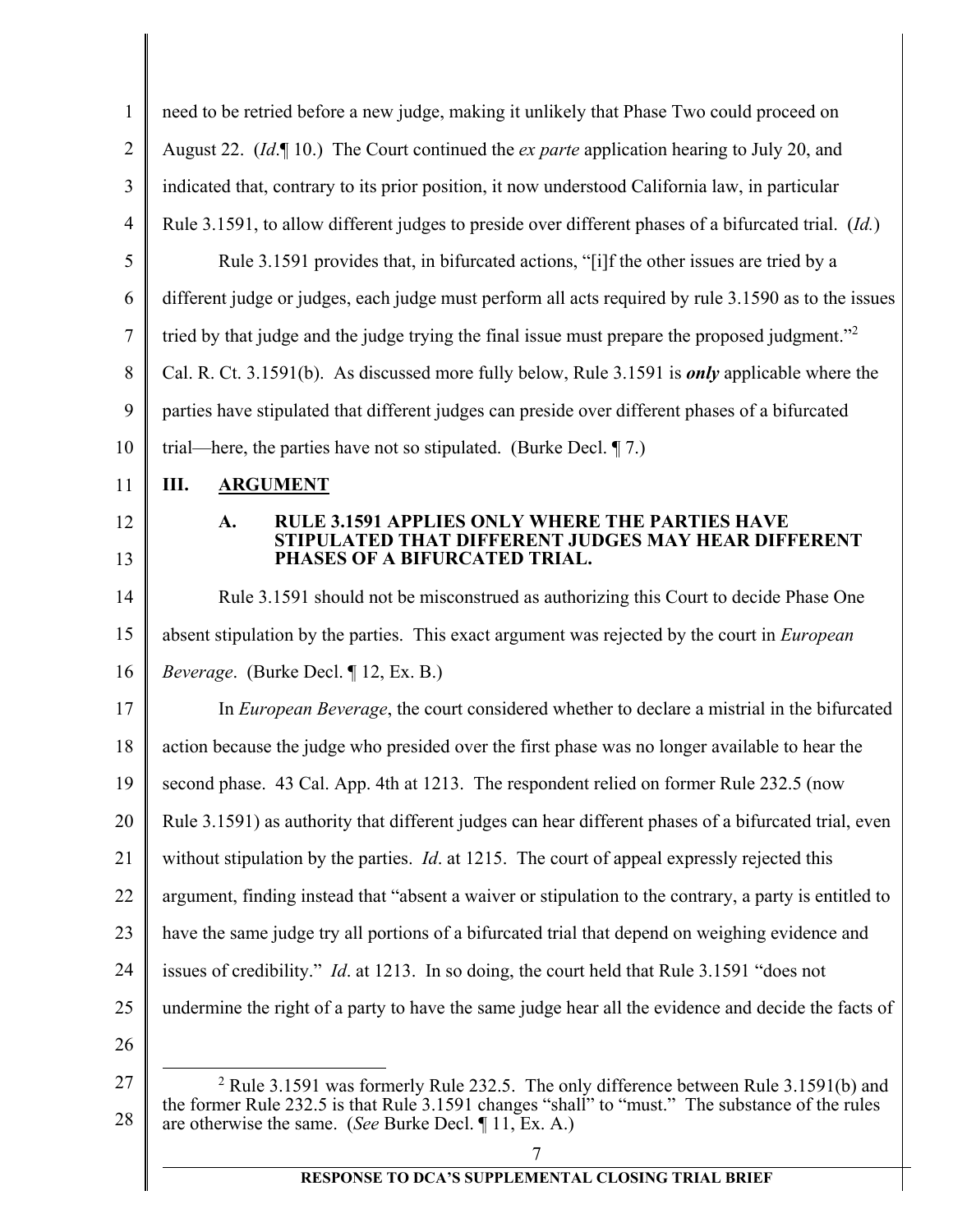| $\mathbf{1}$   | the case." Id. at 1215. Rather, Rule 3.1591 "recognizes that different judges <i>may</i> hear different                      |
|----------------|------------------------------------------------------------------------------------------------------------------------------|
| $\overline{2}$ | phases of a trial, an alternative that always has been available <i>upon the stipulation of the</i>                          |
| 3              | <i>parties</i> ;" and, if the parties so stipulate, the rule "provides guidance for the manner in which                      |
| $\overline{4}$ | successive judges shall prepare their statements of decision and the final judgment." Id.                                    |
| 5              | Here, ICANN and ZACR do not stipulate to having different judges preside over different                                      |
| 6              | phases of the bifurcated trial. Accordingly, Rule 3.1591 does not apply.                                                     |
| 7<br>8         | <b>B.</b><br>THE LAW IS CLEAR THAT THE SAME JUDGE MUST HEAR PHASES<br>ONE AND TWO OF THIS BIFURCATED TRIAL.                  |
| 9              | 1.<br>Phase One Will Result in an Interlocutory Ruling and Would Be<br>Vacated in Light of this Matter's Procedural Posture. |
| 10             | If this Court proceeds to make a ruling on its Phase One findings, the resulting                                             |
| 11             | interlocutory judgment will necessarily be vacated by the successor judge, as required by                                    |
| 12             | California law. DCA does not deny that a ruling on Phase One would result in an interlocutory                                |
| 13             | judgment. Rather, DCA argues that whether the judgment is interlocutory is "irrelevant" and                                  |
| 14             | incorrectly asserts that the law "only requires that the same judge decide all bench trials and that                         |
| 15             | the same jury decide all jury trials in a matter." (DCA Response to ICANN Brief, p. 1.) DCA is                               |
| 16             | wrong. The fact that a ruling on Phase One is interlocutory is a relevant inquiry and, in fact,                              |
| 17             | determinative on its own.                                                                                                    |
| 18             | As presented in ICANN's previously filed Report, California case law is clear:                                               |
| 19             | Where there has been an <i>interlocutory judgment</i> rendered by                                                            |
| 20             | one judge, and that judge becomes unavailable to decide the<br>remainder of the case, a successor judge is obliged to hear   |
| 21             | the evidence and make his or her own decision on all issues,<br>including those that have been tried before the first judge, |
| 22             | unless the parties stipulate otherwise.                                                                                      |
| 23             | European Beverage, 43 Cal. App. 4th at 1214 (emphasis added) (citing Rose v. Boydston, 122                                   |
| 24             | Cal. App. 3d 92, 97 (1981) (holding that when a judge entered an interlocutory judgment and left                             |
| 25             | substantial issues undecided, the judgment was not final in any respect, and any successor judge                             |
| 26             | would be obliged to hear the evidence and make his own decision on all issues before entering a                              |
| 27             | final judgment, unless otherwise stipulated)); see also David v. Goodman, 114 Cal. App. 2d 571,                              |
| 28             | 574-75 (1952) (reversing successor judge's adoption of findings in an interlocutory judgment<br>8                            |
|                | RESPONSE TO DCA'S SUPPLEMENTAL CLOSING TRIAL BRIEF                                                                           |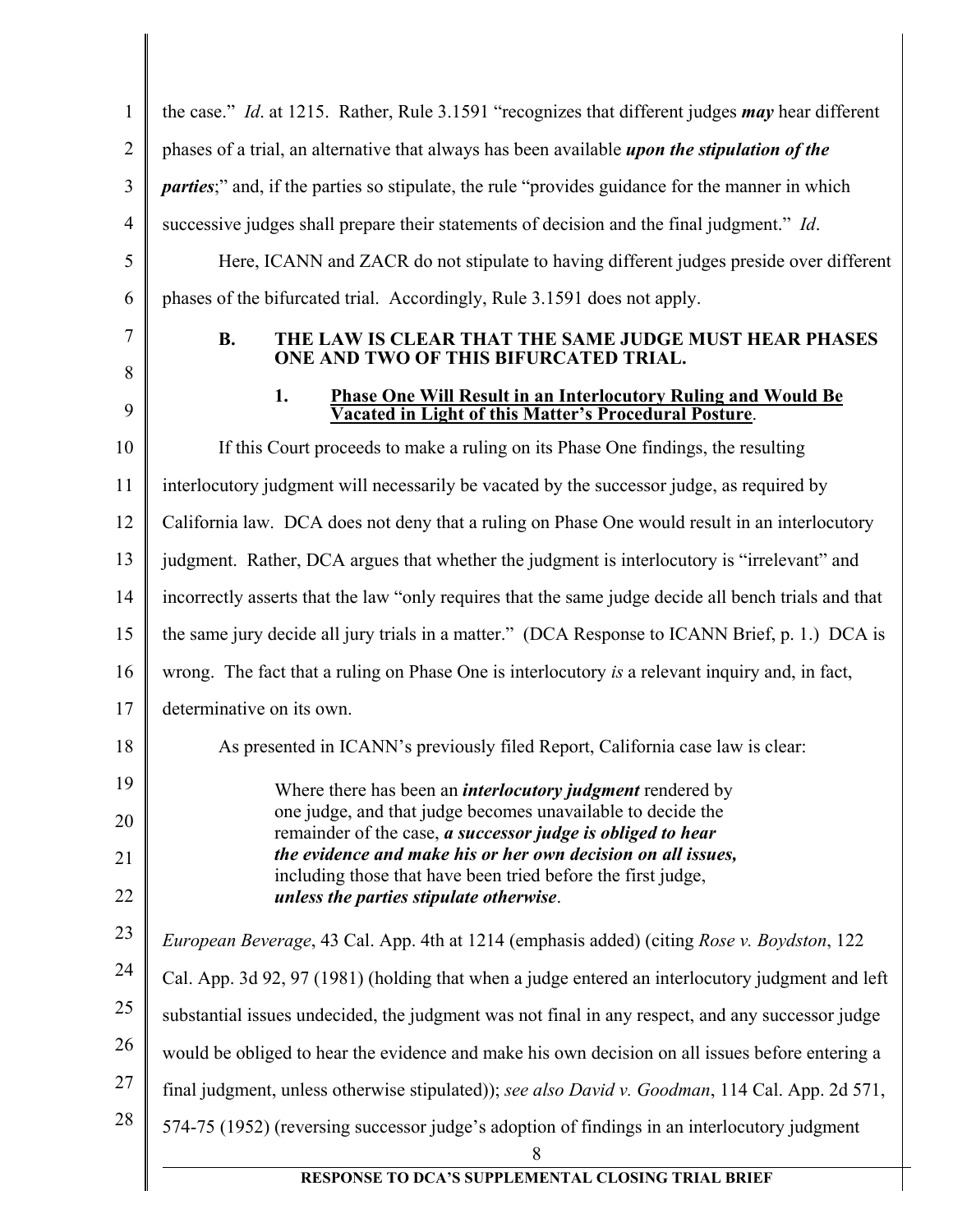| $\mathbf{1}$   | entered after a 10 day, 16 witness trial because the parties were entitled to a retrial of the entire                                                                            |
|----------------|----------------------------------------------------------------------------------------------------------------------------------------------------------------------------------|
| $\overline{2}$ | case before one judge). This language is not tethered to whether both portions of a bifurcated                                                                                   |
| 3              | trial are before a judge, a jury, or both. The Appellate Court's reasoning was clear and plainly                                                                                 |
| 4              | applicable to this matter:                                                                                                                                                       |
| 5              | An interlocutory judgment is subject to modification at any                                                                                                                      |
| 6<br>7         | time prior to the entry of a final judgment. It is considered a<br>denial of due process for a new judge to render a final<br>judgment without having heard all of the evidence. |
| 8              | European Beverage, 43 Cal. App. 4th at 1214 (emphasis added).                                                                                                                    |
| 9              | The <i>European Beverage</i> reasoning is especially relevant here. In August 2017, this Court                                                                                   |
| 10             | ordered a bifurcation under Section 597 to first make a determination on ICANN's judicial                                                                                        |
| 11             | estoppel defense. (See Burke Decl. 13.) Section 597 specifically emphasizes that, when a ruling                                                                                  |
| 12             | on an affirmative defense in a bifurcated trial is in favor of the plaintiff, the remaining issues                                                                               |
| 13             | should be tried and the final judgment shall be entered in the same manner and with the same                                                                                     |
| 14             | effect as if all the issues in the case had been tried at one time. Civ. Proc. Code $\S$ 597. If this                                                                            |
| 15             | Court proceeds to make a ruling on its Phase One findings on an affirmative defense, it would                                                                                    |
| 16             | result in an interlocutory judgment—it would not be a final determination of the rights of the                                                                                   |
| 17             | parties. Woodhouse v. Pac. Elec. Ry. Co., 112 Cal. App. 2d 22, 25-26 (1952) (holding that an                                                                                     |
| 18             | order resulting from a trial of a defense under Code of Civil Procedure section 597, and before a                                                                                |
| 19             | trial of the merits, is interlocutory); see also Gavin W. v. YMCA of Metro. L.A., 106 Cal. App. 4th                                                                              |
| 20             | 662, 669 (2003)("An order resulting from the trial of a special defense under Code of Civil                                                                                      |
| 21             | Procedure section 597 is nonappealable, but is properly challenged on appeal from the final                                                                                      |
| 22             | judgment."). Thus, the Phase One findings could not only be modified by a successor judge, he                                                                                    |
| 23             | or she would also need to interpret and, as explained below, make additional findings to                                                                                         |
| 24             | ultimately determine the parties' rights in a final judgment. Such a result is what the court in                                                                                 |
| 25             | <i>European Beverage</i> intended to prevent, absent stipulation by the parties. <sup>3</sup>                                                                                    |
| 26             | As such, the crux of the inquiry—as relevant to the facts here—is the interlocutory nature                                                                                       |
| 27             | of a Phase One ruling. The trial court's ruling in Connetto v. Morrison, No. BS118649, 2012 WL                                                                                   |
| 28             | These circumstances also explain why the court in European Beverage held that Rule<br>$\mathfrak{Z}$<br>9                                                                        |
|                | RESPONSE TO DCA'S SUPPLEMENTAL CLOSING TRIAL BRIEF                                                                                                                               |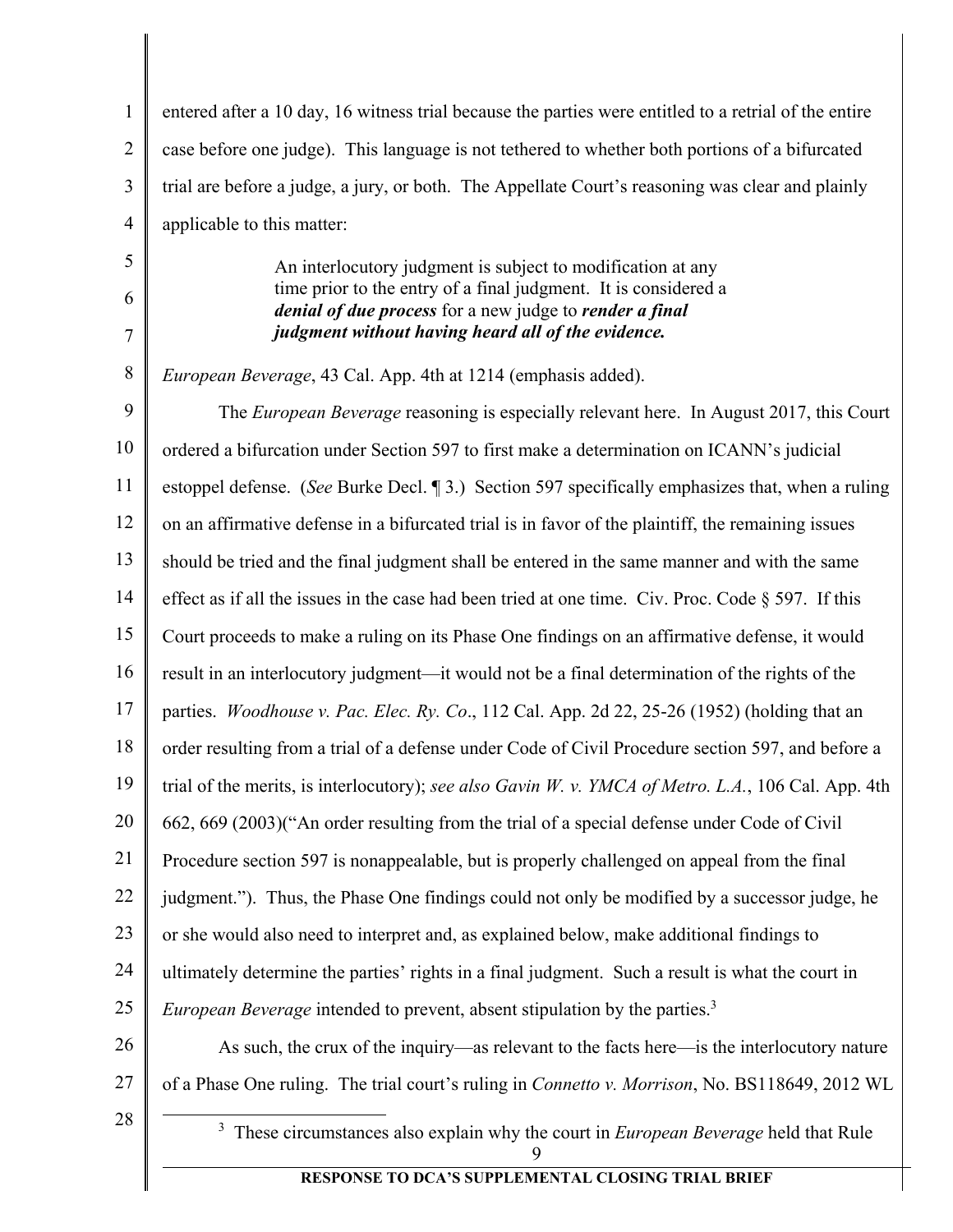| $\mathbf{1}$   | 8133573 (Cal. Super. Ct. Jan. 27, 2012) (unpublished) is instructive. (See Burke Decl. 13,                                                                                                               |
|----------------|----------------------------------------------------------------------------------------------------------------------------------------------------------------------------------------------------------|
| $\overline{2}$ | Ex. C.) There, a judge issued a tentative decision following a bifurcated bench trial on one cause                                                                                                       |
| 3              | of action and days later was appointed to become a federal judge. The party whose first cause of                                                                                                         |
| $\overline{4}$ | action was the subject of the bench trial brought a motion for mistrial when the successor judge                                                                                                         |
| 5              | was assigned. The respondents made the very same argument DCA attempts to invoke here— <i>i.e.</i> ,                                                                                                     |
| 6              | that European Beverage involved a bench trial for both phases while the second phase in the                                                                                                              |
| $\tau$         | Connetto trial was to be heard by a jury, not the judge. <sup>4</sup> (Connetto v. Morrison, No. BS118649,                                                                                               |
| 8              | 2011 WL 10657335 (Cal. Super, Ct. July 15, 2011), Burke Decl. [14, Ex. D.) But respondents'                                                                                                              |
| 9              | arguments did not hold <i>any</i> weight with the court. Applying <i>European Beverage</i> and its progeny,                                                                                              |
| 10             | the court found that a mistrial was necessary simply based on the fact that the judgment resulting                                                                                                       |
| 11             | from the bench trial was interlocutory.                                                                                                                                                                  |
| 12             | The court in <i>Connetto</i> recognized that the bench trial was just "the first step in a series of                                                                                                     |
| 13             | proceedings that will determine the claims." 2012 WL 8133573, at *2. The moving party had                                                                                                                |
| 14             | four other causes of action remaining, and other parties had their own claims. The court                                                                                                                 |
| 15             | emphasized:                                                                                                                                                                                              |
| 16             | In addition the witnesses, events and facts addressed in the                                                                                                                                             |
| 17             | [tentative] decision are intertwined with the claims of the<br>remaining parties. These witnesses and facts will                                                                                         |
| 18             | <i>undoubtedly arise in subsequent trial proceedings that will</i><br>address the ownership claims of the other parties. The judge                                                                       |
| 19             | who presides over the subsequent proceedings should have                                                                                                                                                 |
| 20             | the latitude to make independent findings and credibility<br><i>determinations</i> , without any legal or practical influence of the                                                                     |
| 21             | [tentative] decision.                                                                                                                                                                                    |
| 22             | 2012 WL 8133573, at *2 (emphasis added). Similarly here, many of the same facts and witnesses                                                                                                            |
| 23             | will arise in Phase Two during the trial of Plaintiffs' remaining claims, ICANN's remaining                                                                                                              |
| 24             |                                                                                                                                                                                                          |
| 25             |                                                                                                                                                                                                          |
| 26             | 3.1591 does not change the law that the same judge must preside over all phases of a bifurcated<br>trial.                                                                                                |
| 27<br>28       | $4$ Respondents also argued that Rule 3.1591 "clearly shows that different judges can try<br>different phases of a trial without violating any party's due process rights." 2011 WL 10657335,<br>at $9.$ |
|                | 10                                                                                                                                                                                                       |
|                | RESPONSE TO DCA'S SUPPLEMENTAL CLOSING TRIAL BRIEF                                                                                                                                                       |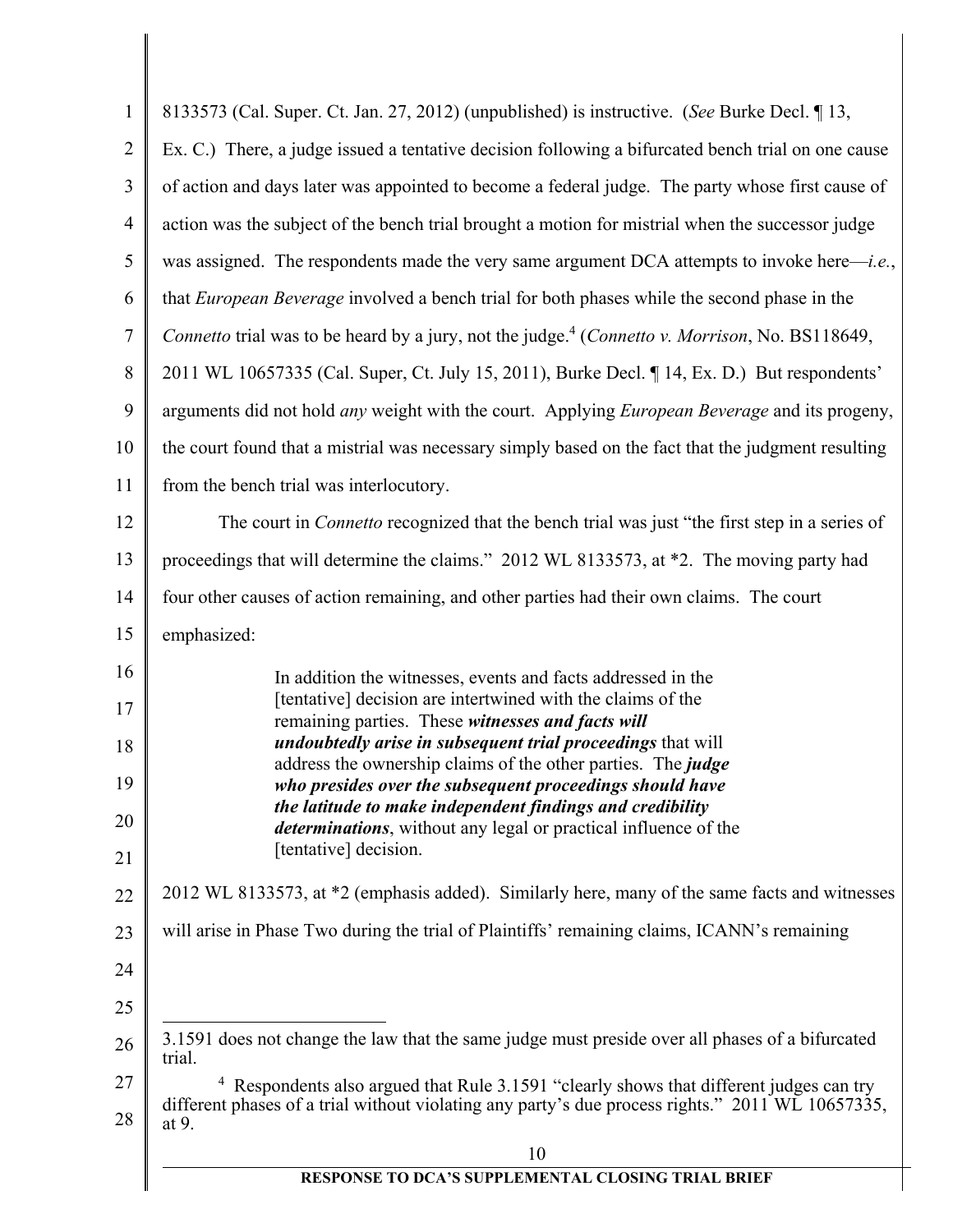1 2 defenses, and ZACR's rights in intervention. The successor judge will need to weigh evidence and determine issues of credibility that were presented in Phase One.

3 4 5 6 7 As the Phase One ruling would necessarily result in an interlocutory judgment and the parties do not stipulate to have two different judges hear each phase, the inquiry ends there. Accordingly, ICANN requests that the Court resolve the issue at this juncture, in the interest of equity and conserving judicial resources, and allow both phases to proceed before a successor judge.

8

9

10

11

12

13

14

## **2. Phase Two Will Require the Court to Make Various Determinations, Arising from Both Factual and Evidentiary Issues From Phase One**.

Consistent with the reasoning above, both phases of this case should be heard by the same judge on two additional grounds: (i) there currently are additional non-jury issues, such as declaratory relief, for a successor judge to determine; and (ii) a Phase One ruling would likely leave open evidentiary determinations that should only be made by the judge who heard the evidence from Phase One.

15 16 17 18 19 20 21 22 23 24 25 First, there are non-jury issues for the successor judge to decide—including, at a minimum, the remaining cause of action for Declaratory Relief—which *would* necessarily require a ruling from the successor judge.<sup>5</sup> DCA's claim for declaratory relief seeks "judicial declaration" (Compl. ¶ 132) and would necessitate the Court to "weigh evidence and issues of credibility" including about issues and witnesses that were presented before Judge Halm. The successor judge will also have to enter a final judgment in the matter, based in part on the interlocutory judgment issued by Judge Halm (if the Court proceeds on Phase One). California courts make clear that this is not proper—another judge "has no right to predicate his order upon something which has not occurred before him; upon evidence the admissibility of which he has not passed upon, and upon testimony the weight and value of which he has not measured by the appearance, the narration and the manner of testifying of the witnesses present in person before

26

<sup>27</sup>  28  $rac{1}{5}$ <sup>5</sup> ICANN and ZACR reserve their rights to challenge the propriety of this cause of action. But as of now, it remains in the case and thus renders DCA's argument that only a "jury trial" remains specious.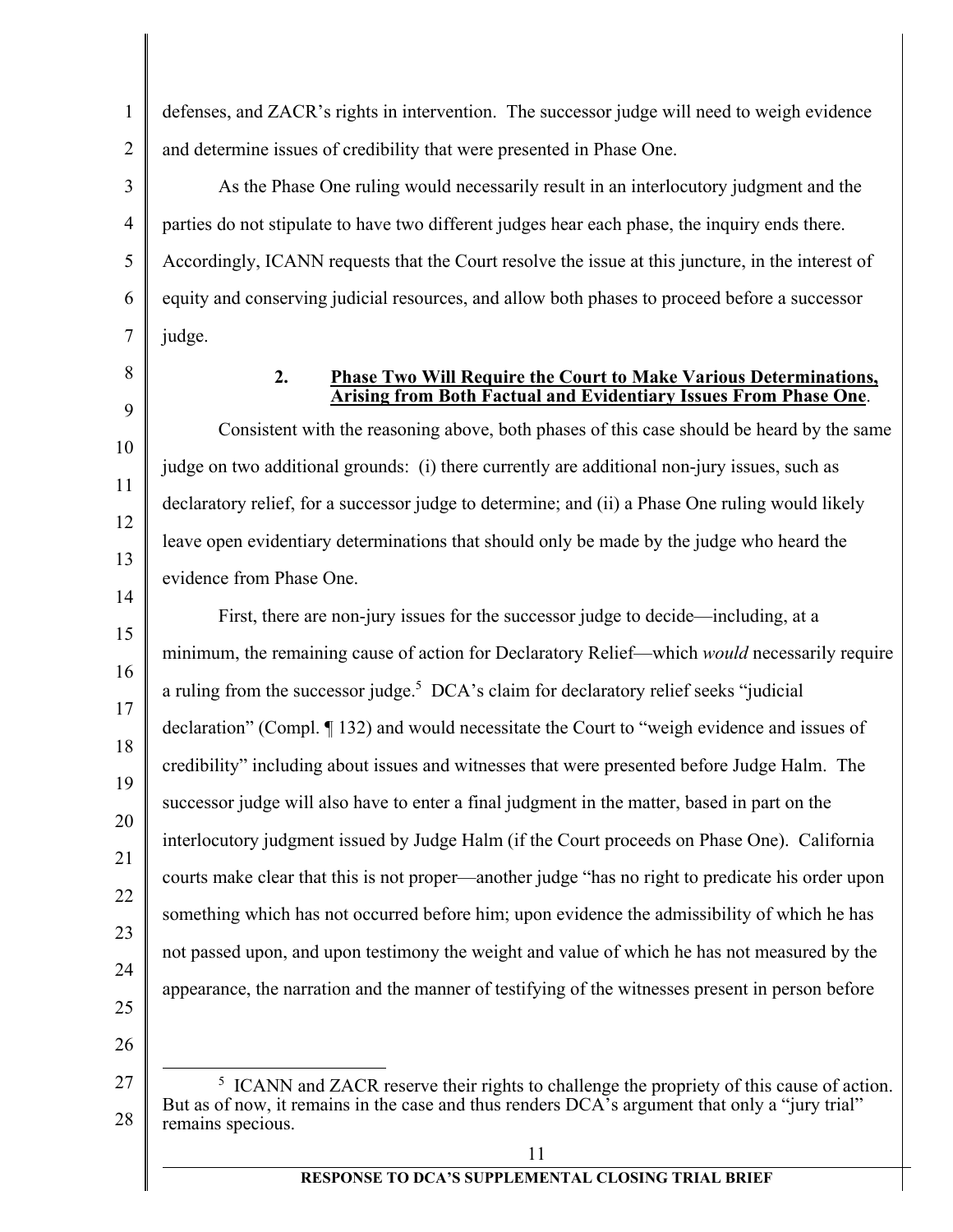him." *Hughes v. De Mund*, 96 Cal. App. 365, 369 (1929) (quoting *In re Williams*, 52 Cal. App. 566, 569 (1921)).

3 4 5 6 7 8 9 10 11 Second, while Phase Two will primarily be a jury trial, the successor judge will nonetheless be required to make evidentiary rulings, factual findings and credibility determinations, and eventually enter a final judgment based on Phase One evidence. In its briefing, DCA ignores the argument that litigants are "entitled to a decision upon the facts of a case from the judge who hears the evidence . . . . [Litigants] cannot be compelled to accept a decision upon the facts from another judge." *David*, 114 Cal. App. 2d at 574 (directing the trial court to try all phases of the case *de novo* where the first judge passed away after making an interlocutory ruling declaring a partnership agreement was null and void); *see also Rose*, 122 Cal. App. 3d at 97-98.

12 13 14 15 16 17 18 19 20 21 22 Evidence heard and decisions by the first judge in a bifurcated trial would necessarily have to be interpreted and applied by the successor judge both to preside over the second phase of the trial and to enter a final judgment under Section 597. That point is illustrated by at least one pre-trial issue here, which is whether and to what extent DCA will be able to introduce and argue issues that were resolved by or occurred before the IRP. Extensive evidence and witness testimony regarding the IRP were already presented during Phase One. ICANN and DCA almost certainly would have different views about what was in fact litigated during the IRP, what constitutes a "finding" by the IRP Panel, and the relevance of any pre-IRP conduct to the remaining claims in the case. (Burke Decl. ¶ 5.) ICANN and ZACR expect motions *in limine* and evidentiary arguments before the Phase Two judge regarding what evidence can be presented to the jury during Phase Two.

23

1

2

24 25 26 The Phase Two judge would therefore be making decisions—decisions that will shape the scope and potential outcome of Phase Two—without having heard any of the previously presented evidence those rulings will necessarily be based upon. This outcome violates California law, and deprives ICANN and ZACR of due process.

- 27
- 28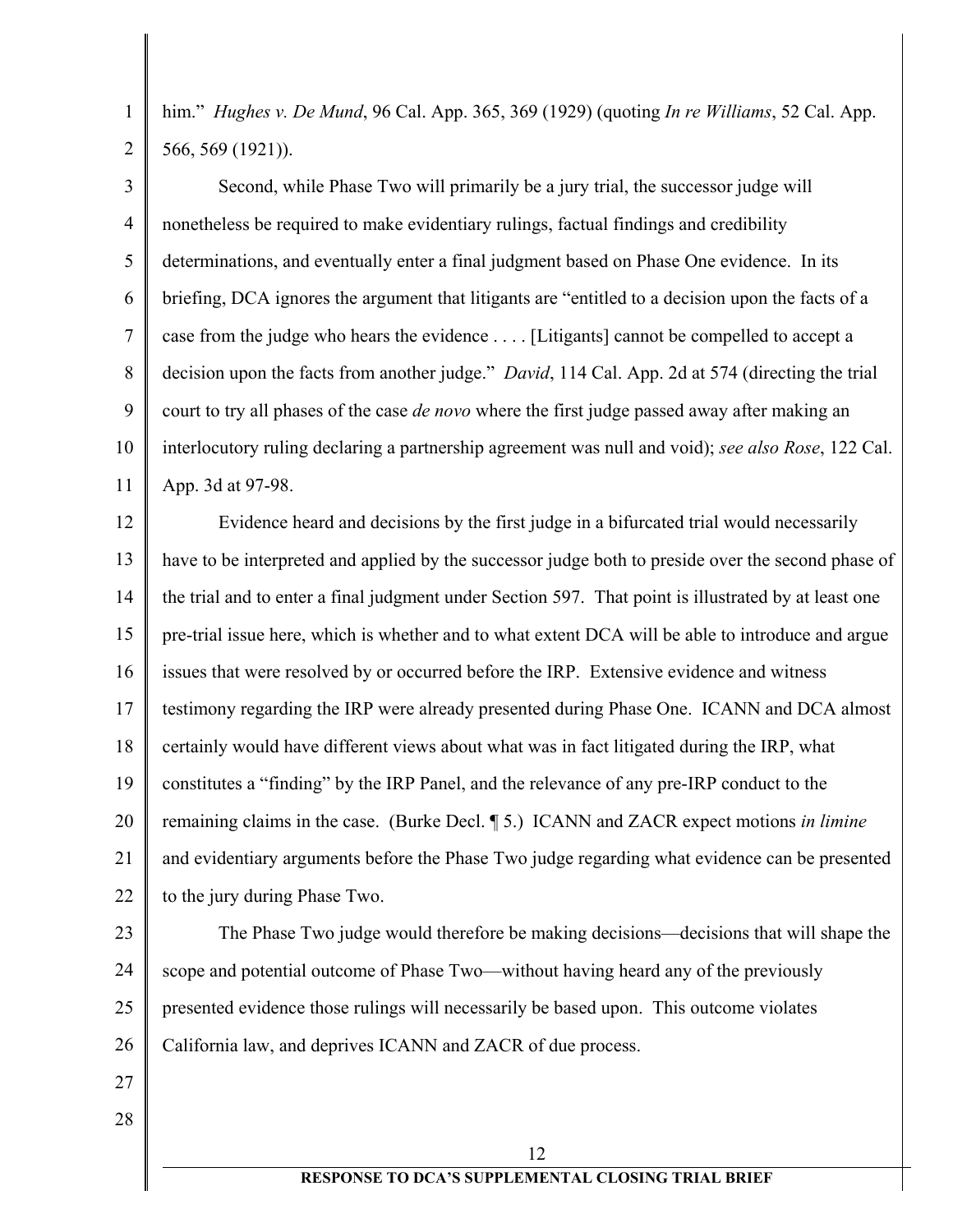1

2

3

4

5

## **3. DCA's Arguments and Case Law Are Inapposite and Do Not Support Their Position**.

DCA's argument that the law "only requires that the same judge decide all bench trials and that the same jury decide all jury trials in a matter" (DCA Response to ICANN Brief, p. 1) is not supported by law. As discussed above, the relevant inquiry here is whether Phase One would render an interlocutory judgement.

6 7 8 9 10 11 12 13 14 15 16 DCA relies heavily on *People v. Espinoza*, 3 Cal. 4th 806 (1992) which is both procedurally and factually inapposite. *Id*. at 828. In that case, a criminal defendant appealed his denial of an automatic application for modification of a jury verdict imposing the death penalty. The defendant claimed that a substitution of judges in a *guilt phase of a capital murder prosecution* violated his *Sixth Amendment right to a jury trial*. 6 The court's analysis of this claim was strictly pursuant to principles under the Sixth Amendment. The Court found that the Sixth Amendment was intended to prevent oppression by the government by providing a jury trial and a neutral judicial officer. Under these principles, the Court merely found that a midtrial substitution of a judge did not even implicate this constitutional right because there was no claim that the substituted judge was not impartial. The Court did not make any further holdings or findings that are applicable here.

17 18 19 20 21 22 23 24 25 26 Most of the cases DCA cites actually support ICANN's position. *See McAllen v. Souza*, 24 Cal. App. 2d 247, 251 (1937) (granting trial *de novo* was proper after initial judge died because for an interlocutory judgment, "any findings or conclusions made at the time of entry thereof were subject to change or modification at the time of entry of the final judgment" and thus, "in the absence of consent or waiver, . . . no other judge may render a valid judgment without a trial *de novo*"); *In re Sullivan*, 143 Cal. 462, 468 (1904) (a decision must be rendered by the judge "who presided at the hearing and examination upon the petition, and who therefore heard the evidence and saw the witnesses"); *Reimer v. Firpo*, 94 Cal. App. 2d 798, 801-802 (1949) (granting a mistrial when initial judge became justice of the District Court of Appeal 6

27 28  $6\text{ The substitution of judges there was allowed under Penal Code Section 1053, which is}$ specific to criminal proceedings and allows substitution after the commencement of trial if the initial judge dies, becomes ill, or is unable to proceed with trial. *Espinoza*, 3 Cal. 4th at 828. DCA cannot, and does not, cite to any analogous authority applicable to civil actions.